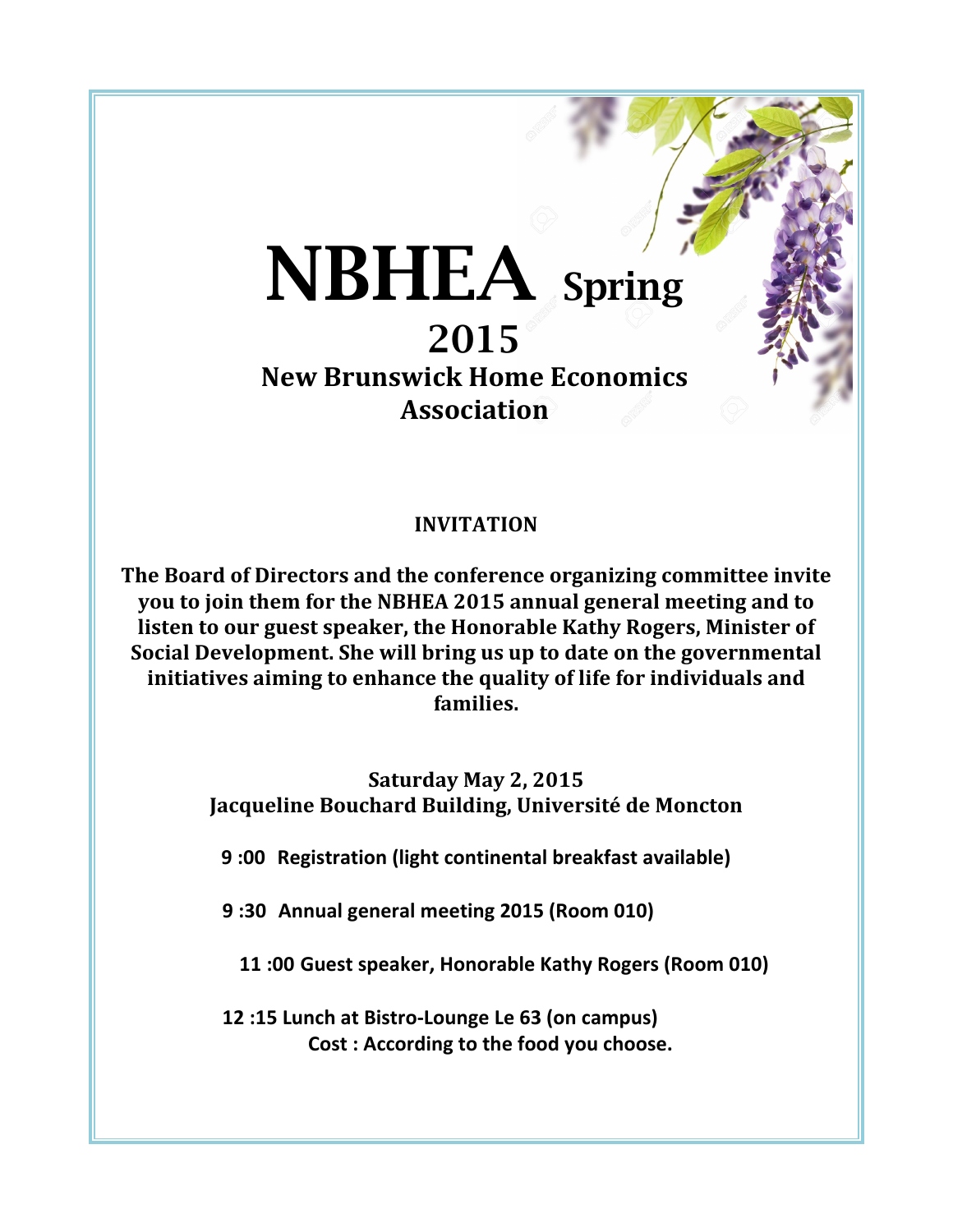# **AGENDA NBHEA Annual General meeting**

# **May 2, 2015**

# Jacqueline Bouchard Building, Université de Moncton, Moncton, NB

| 1 Call meeting to order                                       | <b>Jeanne Godin</b>       |
|---------------------------------------------------------------|---------------------------|
| 2 Roll call of officers                                       | Jeanne Godin              |
| 3 Approval of the agenda                                      | <b>Jeanne Godin</b>       |
| 4 Minutes from the May 3, 2014 meeting                        | Lydia Comeau              |
| 5 Business arising from the minutes                           | Jeanne Godin              |
| 6 President's report                                          | Jeanne Godin              |
| 7 Treasurer's report                                          | <b>Aline Landry</b>       |
| 8 Legislative and Standing Committee and U. de M. Reports     |                           |
| <b>8.1 Committee of Examiners</b>                             | <b>Julie Caissie</b>      |
| <b>8.2 Complaints Committee</b>                               | <b>Margaret McCormack</b> |
| 8.3 Discipline committee                                      | <b>Paulette Robichaud</b> |
| <b>8.4 Education Committee</b>                                | <b>Barry Robertson</b>    |
| 8.5 Scholarship and Investment Committee                      | Jocelyne Savoie           |
| 8.6 By-laws Committee                                         | <b>Aline Landry</b>       |
| 8.7 Social Action Committee                                   | <b>Julie Caissie</b>      |
| 8.8 Université de Moncton                                     | <b>Murielle Gaudet</b>    |
| <b>Chapters Annual Reports including financial statements</b> |                           |
| 9.1 Moncton Chapter                                           | <b>Murielle Gaudet</b>    |
| 9.2 Saint John Chapter                                        | <b>Marilyn Upton</b>      |
| 9.3 Bathurst Chapter                                          | <b>Ida Nardini</b>        |
|                                                               |                           |
| 10<br>Correspondence                                          | <b>Tanya Hachey</b>       |
| <b>Nomination and elections</b><br>11                         |                           |
| 11.1 Board members and signing officers                       |                           |
|                                                               |                           |
| <b>Unfinished Business</b><br>12                              |                           |
| 12.1 Proposed budget                                          | <b>Aline Landry</b>       |
| 12.2 IFHE 2016 Conference, Seoul, Korea                       | <b>Jeanne Godin</b>       |
| 12.3 NBHEA Conference 2016                                    |                           |
| Adjournment<br>13                                             |                           |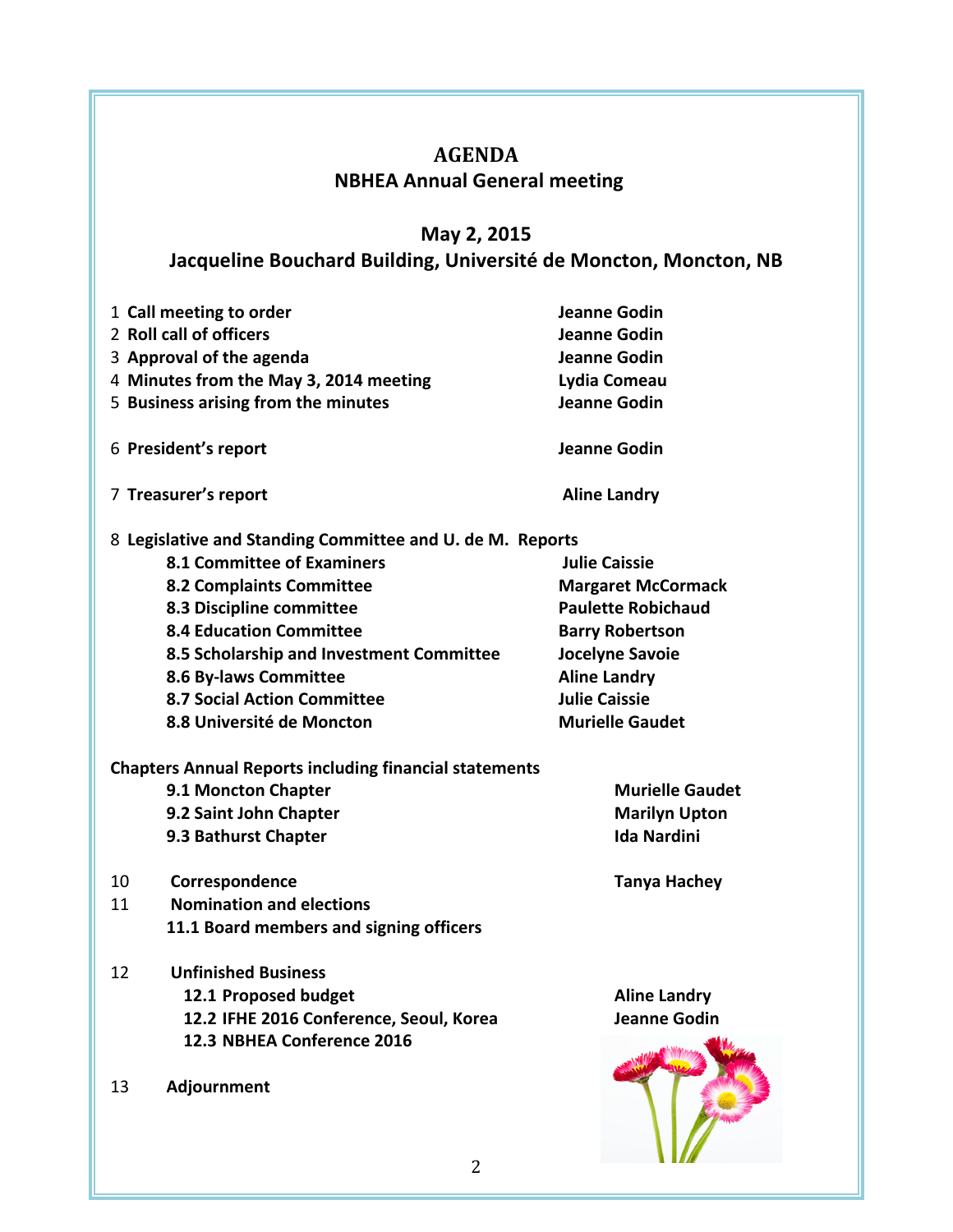## **4. MINUTES NBHEA ANNUAL GENERAL MEETING May 3th 2014 Université de Moncton, Moncton, N.B.**

#### 1. **Call meeting to order**

Jeanne Godin, President, calls the meeting to order at 12:51 pm. 20 members are present with one proxy.

#### 2. **Roll call of officers**

**Present:**

| Jeanne Godin           | President                                             |
|------------------------|-------------------------------------------------------|
| Jocelyne Savoie        | Vice-president                                        |
| Angèle Maillet         | Treasurer                                             |
| <b>Barry Robertson</b> | Past President                                        |
| Murielle Gaudet        | U. de M. Representative and Moncton Chapter President |
| Joline Gautreau        | <b>Recording Secretary</b>                            |
| Riba Riordon           | <b>Bathurst Chapter President</b>                     |
| Tanya Hachey           | Correspondence Secretary                              |
| Julie Caissie          | Registrar                                             |
| Absent: Marilyn Upton  | Saint John Chapter President                          |
|                        |                                                       |

## 3. **Approval of Agenda**

Moved by Riba Riordon and seconded by Charline Mallet that the agenda be approved with the additions: 12.3 Signing officers

12.4 Follow-up regarding Minister Shepard's presentation

*Motion carried.*

## 4. **Minutes from the May 3, 2014 AGM**

Moved by Joline Gautreau and seconded by Marilyn Ferguson-Mallet, that the minutes of the May 3, 2014 AGM be approved with the following modifications: 8.6 website's cost 'is' instead of 'in', 'Reba' changed to: Riba 13.2 change 60 000 \$ to 65 937.01 \$ *Motion carried.*

## 5. **Business arising from the minutes of AGM 2013**

The president confirms that the motion 13.4.1 was completed. A press release with photo of Claudette Bradshaw's honorary membership ceremony was published in the *Telegraph Journal* (Paid advertisement June 8, 2013). Published free of charge in l'*Acadie Nouvelle* (Saturday August 17, 2013) and in the *Moniteur acadien* June 19 2013.

## 6. **President's report**

Jeanne Godin presents her report as printed on page 9 of the NBHEA Spring 2014 **Newsletter**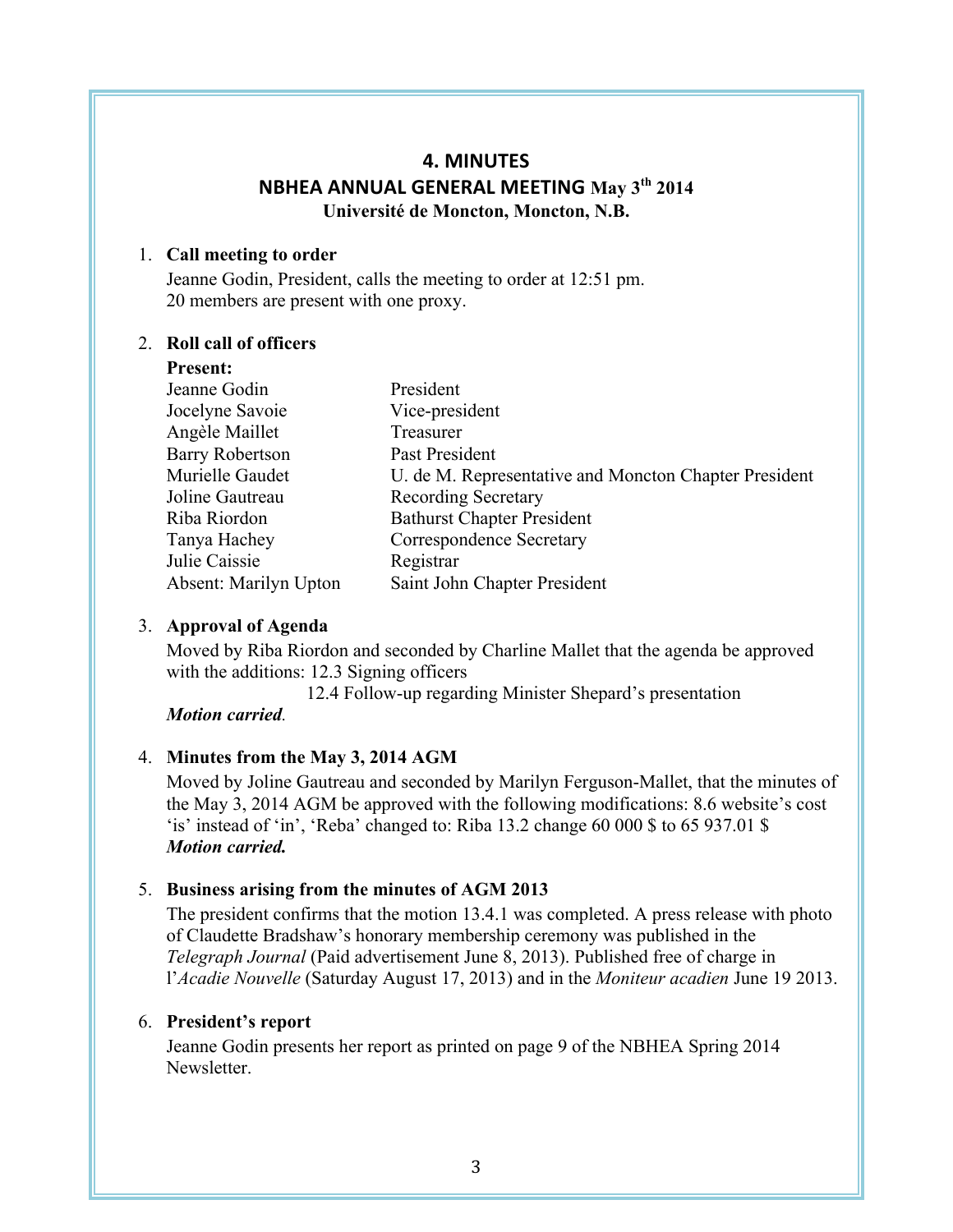#### 7. **Treasurer's report**

Angèle Maillet, seconded by Jocelyne Savoie moved the adoption of her written report. **Motion Carried.** See the report on page 10 of the NBHEA Spring 2014.

#### 8. **Committee Reports**

Moved by Aline Landry, seconded by Ghislaine Arsenault, to ask for the question to adopt all the reports once all are presented, except for the treasurer's report. **Motion carried**

#### **Legislative Committes:**

#### 8.1 **Committee of Examiners**

Julie Caissie presented her written report for 2013-2014. See the report on page 11 of the NBHEA Spring 2014. Sixty-one individuals applied and were accepted as members (15 active, 37 non-employed, 8 student members). According to the registrar, Julie Caissie, all applicants had the credentials; no exams were written.

#### 8.2 **Complaints Committee and 8.3 Discipline Committee**

No complaints were received; no disciplinary actions were needed.

#### **Standing Committees:**

#### 8.3 **Scholarship and Investment Committee**

See report presented on page 12 and 13 of the NBHEA Spring 2014.

#### 8.4 **Education Committee**

Barry Robertson, committee president, states that the majority of members accumulated their continuing education points and more in some cases.

#### 8.5 **Public Relations Committee**

Julie Caissie explains that we need to assign a member who will maintain the web site up to date. The website could have press releases, invitations to conferences, pictures, etc. Riba Riordon, seconded by Marilyn Ferguson-Mallet, makes a motion to hire a person to maintain the website for 500\$ a year. Motion defeated. Jocelyne Savoie, seconded by Marilyn Ferguson Mallet, makes a motion that this item be brought to the next council meeting. Motion carried

#### **8.6 Université de Moncton Report**

Murielle Gaudet presents the U de M report. See report presented on page 14 and 15 of the NBHEA Spring 2014.

#### 9. **Chapters annual reports including financial statement**

#### 9.1 **Moncton Chapter**

Murielle Gaudet presents her report. See report presented on page 16 and 17 of the NBHEA Spring 2014. Following her report, Murielle Gaudet discusses the member's participation at chapters meetings and the number of required meetings to be held each year as stated in the administrative rules. Aline Landry asks if the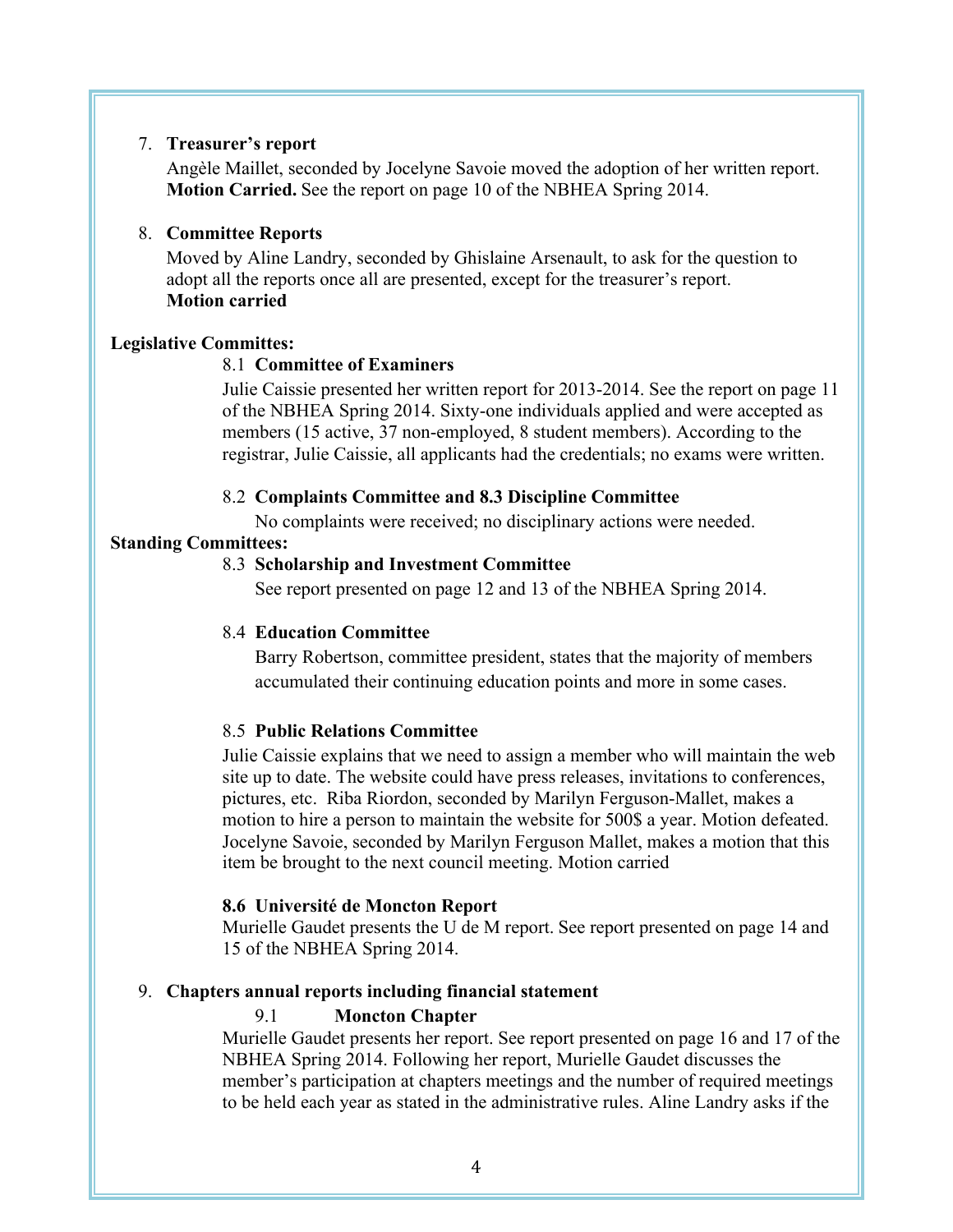percentage of participation could be compared to other chapters. Marion MacEachern asks why members are not attending meetings? Is it a lack of interest or is if for others reasons.

#### 9.2 **Bathurst Chapter**

See report presented on page 18 of the NBHEA Spring 2014.

9.3 **Saint John Chapter -** No report was submitted.

Moved by Barry Robertson and seconded by Marion MacEachern to adopt all the reports. **Motion carried.**

#### 10. **Correspondence**

We are encouraged to contribute to the Canadian Home Economics Foundation - Fondation canadienne pour l'économie familiale by mail or by visiting their website.

#### 11. **Nomination and election**

Murielle Gaudet, president of the nomination committee confirmed the following nominations for the 2014-2015 Board members:

- 1. Jeanne Godin, President
- 2. Barry Robertson, Past President
- 3. Jocelyne Savoie, Vice President
- 4. Julie Caissie, Registrar
- 5. Tanya Hachey, Correspondence Secretary
- 6. Murielle Gaudet, UdeM Representative

Murielle Gaudet informs the members that there are two positions to fill: Treasurer and Recording Secretary. Aline Landry accepts the treasurer position while Lydia Comeau accepts the recording secretary position.

Moved by Murielle Gaudet and seconded by Margaret McCormack that nominations cease. Motion carried. Candidates are elected by acclamation.

## 12. **New Business**

12.1 **International Federation of Home Economics meeting, London, Ontario** Since the next IFHE meetings will be held in Canada from July 22 to 24 2014 in London Ontario, the board would like to send two of our members to this event.

Moved by Marion MacEachern, seconded by Riba Riordon, to reimburse up to 1000\$ per member to cover expenses for 2 persons who meet the following criteria: one of the participating members must have less than 8 years' experience in the association while the second members must have more than 8 years. **Motion carried.**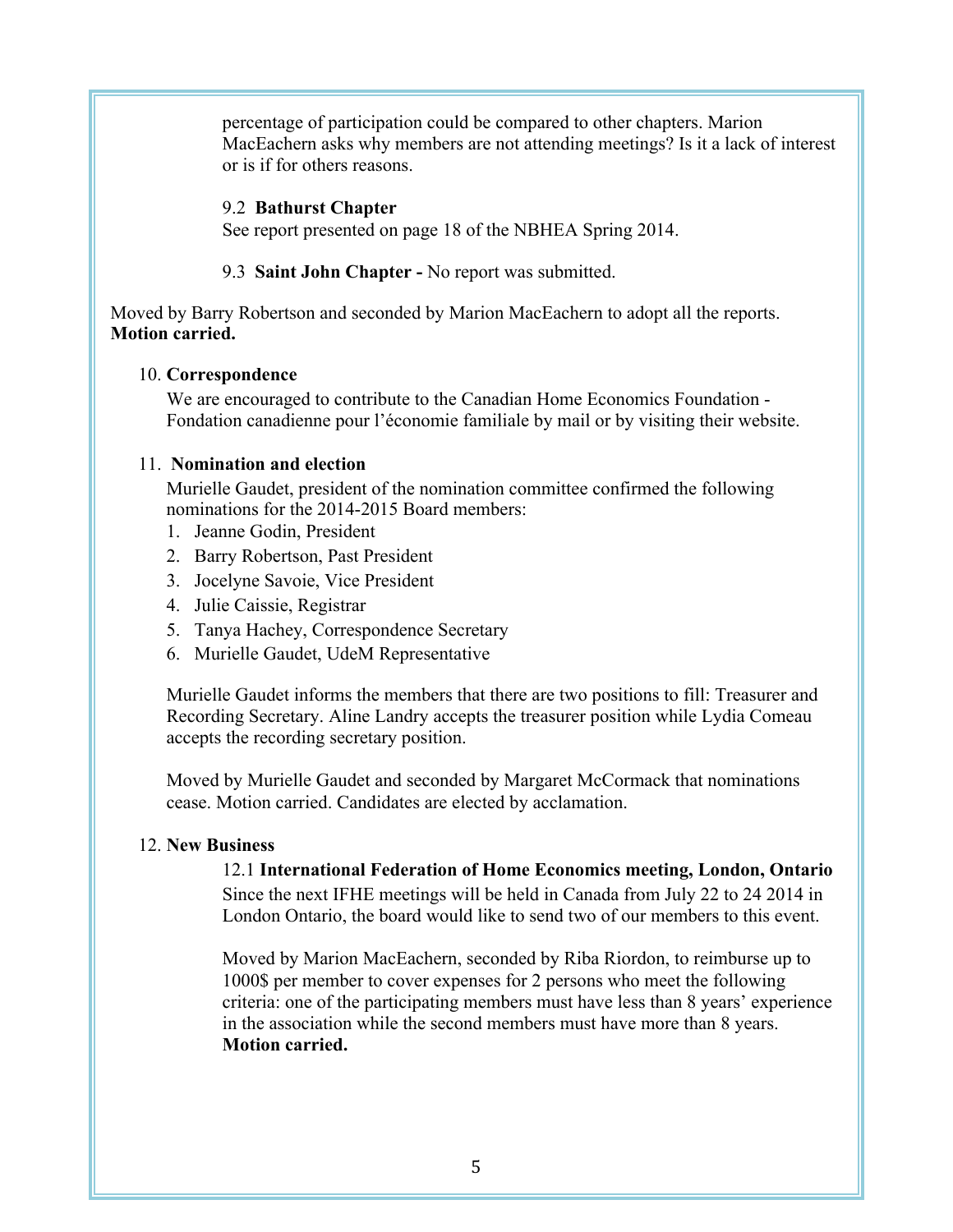#### 12.2 **Proposed Budget**

See page 20 of the NBHEA Spring 2014. Proposed budget for 2014-2015 was revised. Angèele Maillet seconded by Jocelyne Savoie moved that the Chapters receive 10\$ per members rather than the current 5\$. Motion carried. 12.3 **Signing officers**

Riba Riordon, seconded by Margaret McCormack that the signing officers for the NBHEA accounts be: Aline Landry, treasurer, Jeanne Godin, president and Jocelyne Savoie vice-president. Motion carried 12.4 **Follow-up regarding Minister Shepard's presentation**

Margaret McCormack, seconded by Marilyn Ferguson Mallet, moves that a twopart letter be sent to Minister Shephard 1) thanking her for her presentation at the 2014 conference and 2) to ask for a meeting with her and Honorable Marie-Claude Blais, Minister of Education. Motion carried.

One of our members did not get an answer when she asked if any funds from her department would be available to help send representatives to the IFHE meetings in July 2014 in London, Ontario. Having sufficient funds, the Board did not take further action.

Marion MacEachern who lives in Saint John volunteers to meet Minister Shephard. Jeanne Godin, NBHEA president will accompany her.

## 13. **Conference 2015**

A questionnaire was sent to members regarding their wish to either maintain the status quo with a conference every year or hold a conference only every two years. Twelve (12) members out of 15 voted to maintain the current format while 3 members voted to have a congress every two years.

Jeanne Godin would like to have a provincial committee who will look after the organisation of the 2015 congress.: Barry Robertson, Marion MacEachern, Julie Caissie and Riba Riordon accept to be on this committee

Riba Riordon, seconded by Lise Jaillet move that the 2015 congress be held in Moncton, N.-B. **Motion carried**

#### 14. **Adjournment**

Meeting adjourned at 14:25 pm.

President

Jeanne Godin Joline Gautreau (for Lydia Comeau, secretary)

 $\mathcal{L}_\text{max}$  , and the contribution of the contribution of the contribution of the contribution of the contribution of the contribution of the contribution of the contribution of the contribution of the contribution of t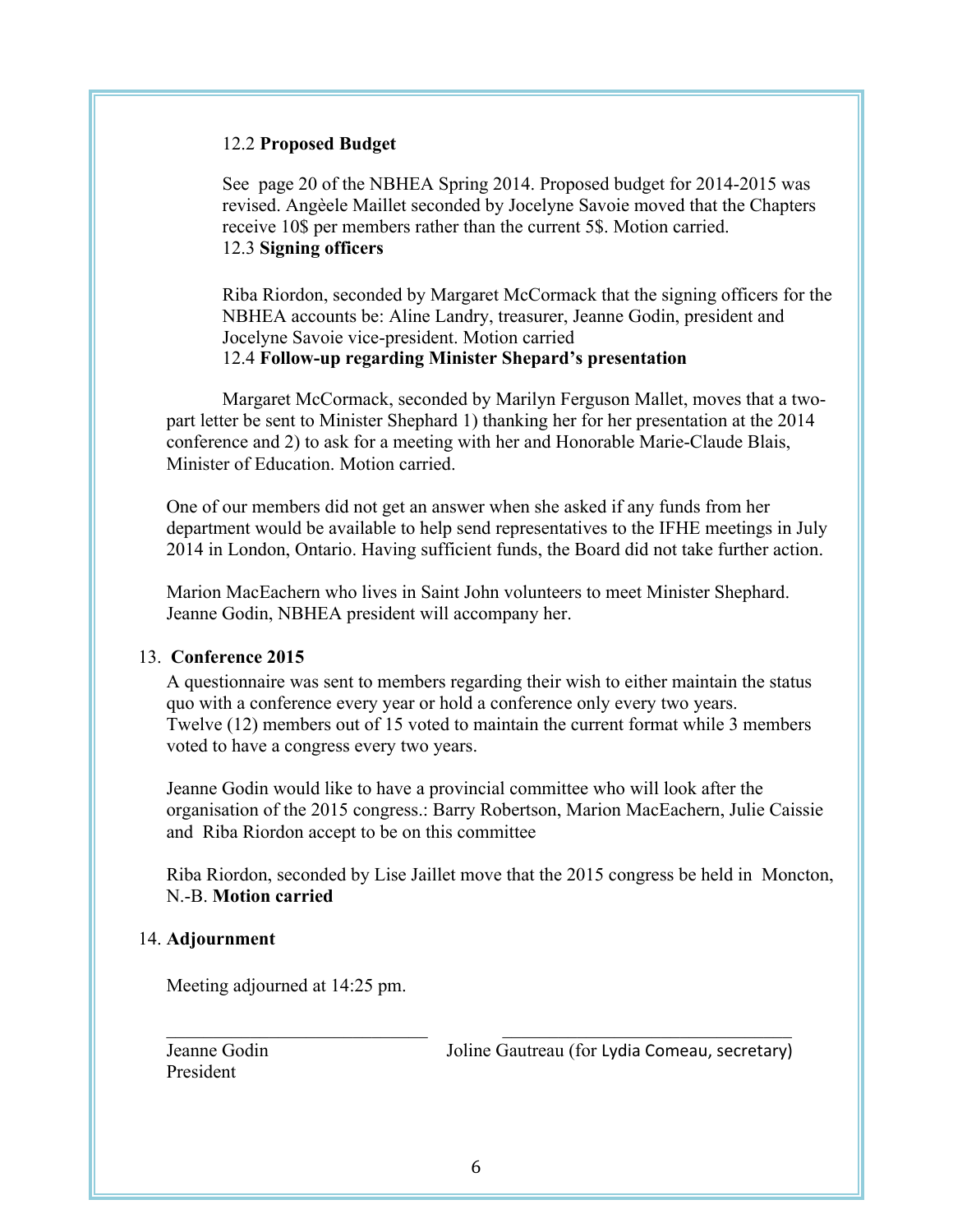# **6. PRESIDENT'S REPORT**

After a long winter where we have had to deal with enormous amounts of snow, we are pleased to see our annual meeting arrive! Please join us in Moncton on May 2<sup>nd</sup>, to attend the NBHEA  $95<sup>rd</sup>$  Annual Conference! Although this will be a half-day event, we hope it will be a favorable occasion to renew your commitment to our chosen profession and that we will leave Moncton with a revitalized sense of accomplishment.

During the year, the board had four meetings. The first was held on October 15<sup>th</sup>, 2014; the second was on December  $3^{rd}$ , 2014; the third meeting was held February  $3^{rd}$  2015 and finally the fourth one will be on May  $1^{st}$ , 2015, in Moncton, the day before the AGM.

As mentioned in our last newsletter, following the AGM in May 2014, several steps have been taken to meet Minister Shephard. Unfortunately due to many cancellations, this meeting did not take place. After the provincial election in September, it was decided that we would meet with the new Minister Cathy Rogers. In February it was decided to invite her at our annual meeting.

A committee was formed to update the Association's bylaws. These bylaws have not been modified since 2004. Aline Landry, Murielle Gaudet and myself, worked diligently (especially Murielle and Aline!) and in collaboration with the Chapters to bring the recommended changes to the AGM. During the year, you were also invited to communicate with us the changes you wanted to see. The proposed changes were sent to you by email on April 15, 2015, are included in this newsletter and will be voted on at the AGM.

During the year the Association has supported an innovative project suggested and run by the Bathurst Chapter. Although the project is still ongoing, we look forward to the results of this initiative and its application to other regions and or the impact on the profession.

I cannot conclude this report without underlining the work of the members who continue to get involved in the association: whether at the Chapter level, provincially or for the organization of the conference. I would also like to wish our new president Jocelyne Savoie an enjoyable term and as past president I offer her my continued support.

Finally and as usual, I remind you not to forget to bring this newsletter with you at the conference. Looking forward to seeing you at the conference!

Jeanne Godin, PHE President

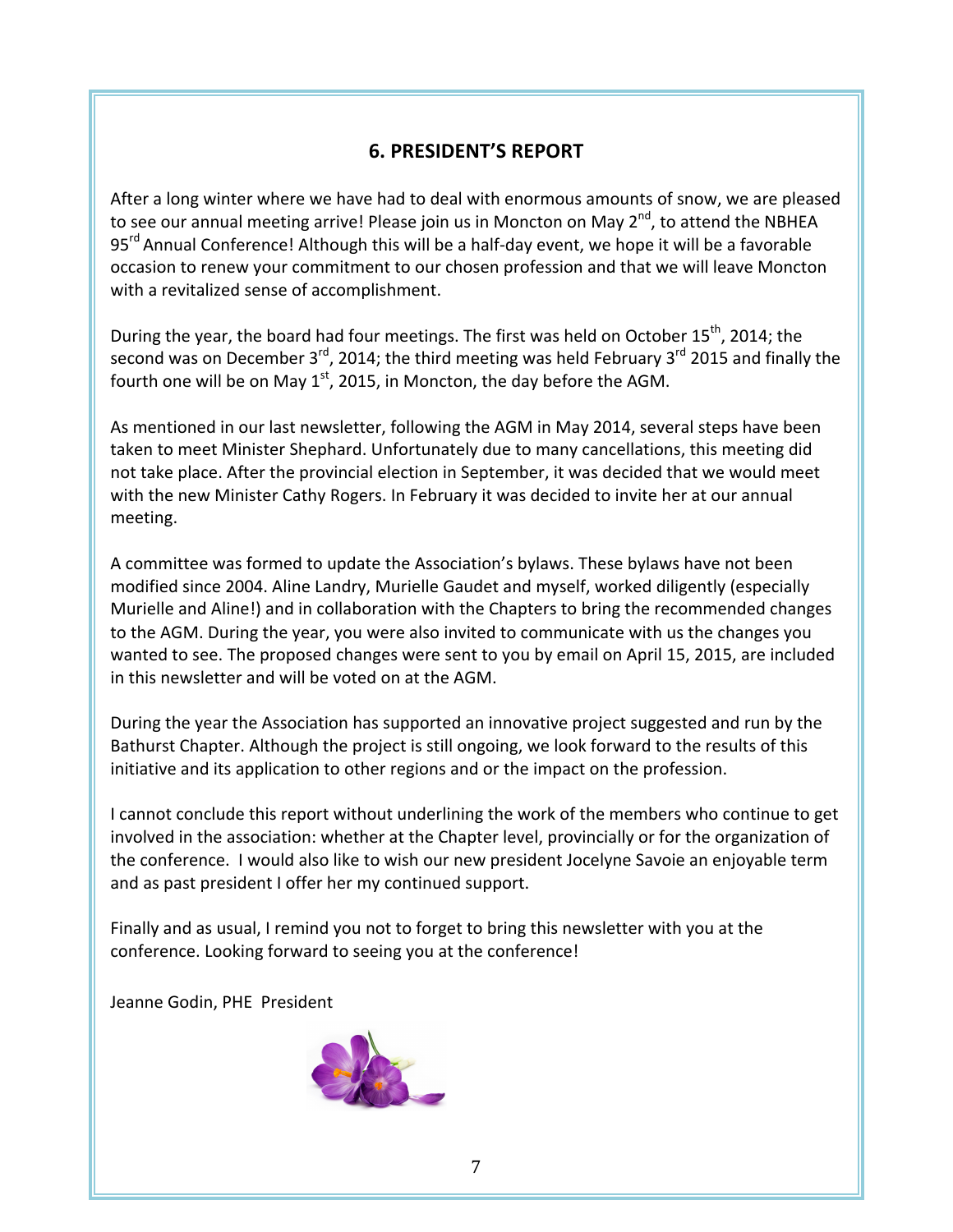# **7. TREASURER'S REPORT**

# Statement of Income & Expenses from March 1, 2014 to March 1, 2015

Assets: Legal fund (March 1, 2015) 20 796.54 Balance checking account (folio 47712) March 1, 2014 **28 and 2014** 2 469.24

| <b>INCOME</b>                                                                                                  | <b>BUDGETED</b> |         | <b>REAL</b>          | <b>DIFFERENCE</b> |             |
|----------------------------------------------------------------------------------------------------------------|-----------------|---------|----------------------|-------------------|-------------|
| Membership dues 2014-20154 500                                                                                 |                 | 2825    | (1675)               |                   |             |
| Membership dues 2015-2016                                                                                      |                 |         | 925.00               |                   |             |
| Refund for conference advance                                                                                  |                 | 300     | 200                  |                   |             |
| <b>TOTAL REVENUES</b>                                                                                          |                 | 4 8 0 0 | 3 0 2 5              | (1775)            | 3 0 2 5 .00 |
| <b>EXPENSES</b>                                                                                                | <b>BUDGETED</b> |         | <b>REAL</b>          | <b>DIFFERENCE</b> |             |
| Advance to Conf. Committee                                                                                     | 300             |         | 200.00               | 100.00            |             |
| Post office box                                                                                                | 160             |         |                      |                   |             |
| Int. Fed. H. Ec. dues                                                                                          | 220             |         | 425.00* 2 years 7.50 |                   |             |
| Honorarium for registrar                                                                                       | 500             |         | 500.00               |                   |             |
| Expenses related to memb. dues                                                                                 | 500             |         |                      |                   |             |
| Ass. Can. Hum. Ecology Students                                                                                | 500             |         | 500.00               |                   |             |
| <b>Board meetings</b>                                                                                          | 2 700           |         | 1023.84              | 1676.16           |             |
| Newsletter                                                                                                     | 500             |         | 553.66               | (53.66)           |             |
| Legal Committees                                                                                               | 300             |         | 0                    | 300.00            |             |
| <b>Standing Committees</b>                                                                                     | 700             |         | 151.70               | 548.30            |             |
| Chapter rebates                                                                                                | 500             |         | 240.00               | 260.00            |             |
| Translation                                                                                                    | 350             |         | 150.00               | 200.00            |             |
| <b>Bank fees</b>                                                                                               | 0               |         | 17.00                | (17.00)           |             |
| <b>TOTAL EXPENSES</b>                                                                                          | 6730            |         | 3761.20              |                   | 3761.20     |
| Transferred \$2000 from legal fund & \$1800 from scholarship fund                                              |                 |         |                      |                   | 3 800.00    |
| Borrowed from legal fund since it paid the lowest interest.                                                    |                 |         |                      |                   |             |
| <b>EXPENSES RELATED TO SCHOLARSHIPS</b>                                                                        |                 |         |                      |                   |             |
| Scholarship Committee                                                                                          |                 |         | 477.49               |                   |             |
| <b>NBHEA Delegate to IFHE</b>                                                                                  |                 |         | 1 3 3 0 . 0 8        |                   |             |
| Scholarship                                                                                                    |                 |         | 1 000.00             |                   |             |
| <b>TOTAL EXPENSES</b>                                                                                          |                 |         | 2807.57              |                   | 2807.57     |
| <b>EXPENSES RELATED TO SPECIAL PROJECTS</b>                                                                    |                 |         |                      |                   |             |
| Web Site                                                                                                       |                 |         | 186.45               |                   |             |
| <b>Bathurst Chapter Project</b>                                                                                |                 |         | 750.00               |                   |             |
| <b>TOTAL EXPENSES</b>                                                                                          |                 |         | 936.45               |                   | 936.45      |
| Balance in checking account (47712) February 28, 2015<br>Outstanding cheque: Collecting membership dues 456.16 |                 |         |                      |                   | 2 7 14.02   |

8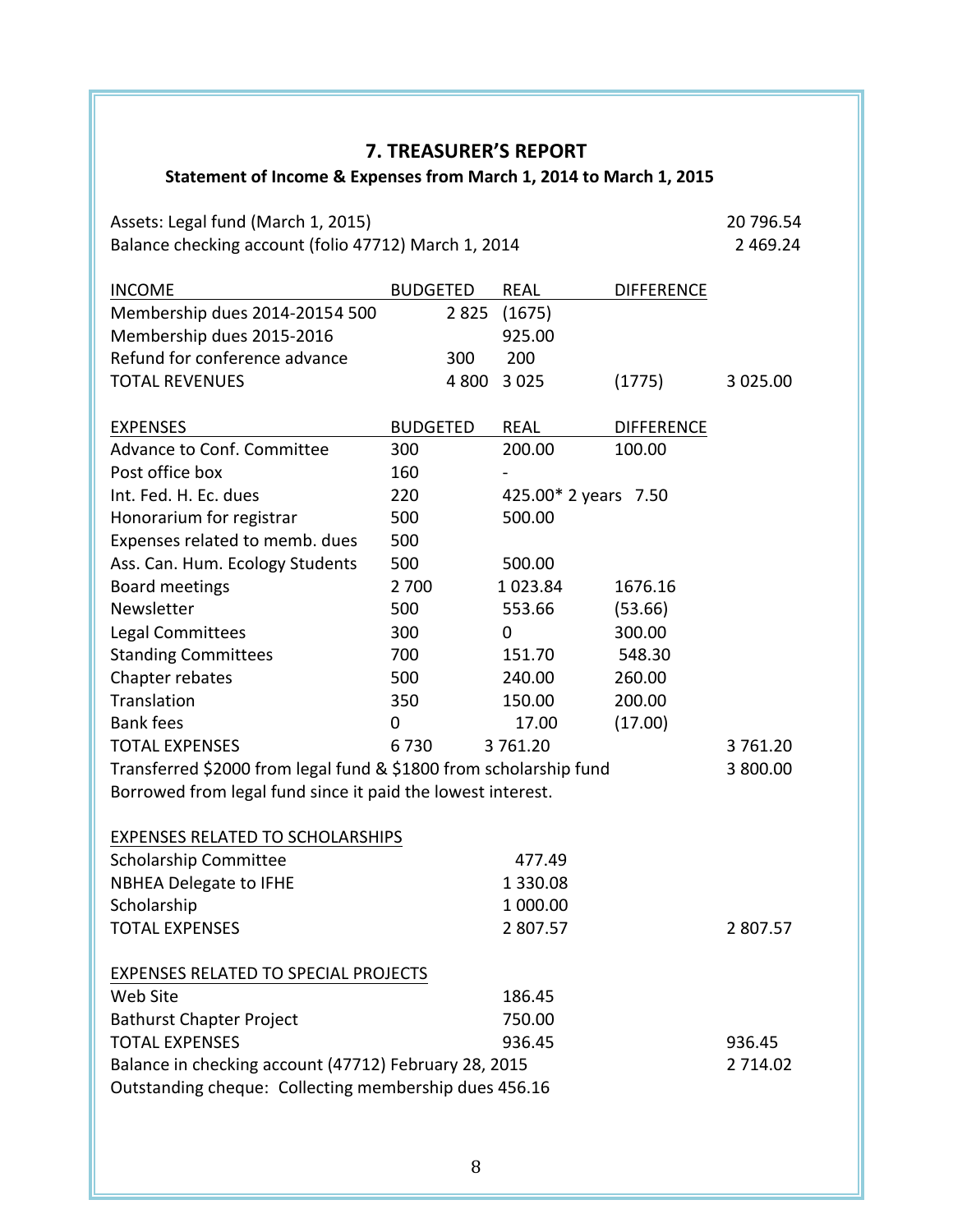Aline Landry, P. H. Ec., NBHEA treasurer **8. COMMITTEE of EXAMINERS REPORT**

From March 1, 2014 to March 1, 2015, seventy (70) persons asked and were approved for registration as NBHEA members according to our registration guidelines and we have one honorary member.

The 70 Home Economists are divided among the following categories:

- 18 active members (Fredericton-1, Moncton-11, Bathurst-4 & 2 elsewhere in NB)
- 41 non-employed (40 are retired)
- 11 students

Julie Caissie, P.H.Ec., Ph.D. NBHEA Registrar Julie.caissie@umoncton.ca

# **8.2 COMPLAINTS COMMITTEE; 8.3 DISCIPLINE COMMITTEE**

According to the Committee chair, Margaret McCormack and Paulette Robichaud, no action to report.

# **8.4 EDUCATION COMMITTEE REPORT**

# **8.5 SCHOLARSHIP AND INVESTMENT COMMITTEE REPORT**

On Friday November 14<sup>th</sup> 2014, Committee members, Riba Riordon, Barry Robertson and Jocelyne Savoie met at 2617 Ch. Ste. Louise, Ste. Rosette in order to study and chose the recipients of the NBHEA scholarships. There was only one candidate and her application was accepted. Véronic Cormier has been awarded a \$1000 NBHEA student scholarship for 2014. She is a  $4<sup>th</sup>$  year student in Home Economics with a minor in Sociology at U de M. The scholarship was sent to the registrar at U de M and her account will be credited. Our congratulations go to Ms. Cormier.

Since there were no applicants for the Thelma Sewell Memorial Scholarship nor for the Helen Crocker Memorial Scholarship, the Committee presented a motion to the Board hoping more will apply for the larger amounts. The Board accepted the Committee motion to increase the scholarships and members professional develoment grant for 2015-2016 as follows:

- 1. Each NBHEA scholarship will be \$1500 (from \$1000).
- 2. The Thelma Sewell Memorial Scholarship will be \$1000 (from \$500).
- 3. The Helen Crocker Memorial Scholarship will be \$1500 (from \$1000).
	- 4. The Professional Development Grant may provide up to \$1500.

| <b>Investments (folio 47713)</b>              |            |
|-----------------------------------------------|------------|
| 1) Scholarship Fund on March 1, 2014          | 80 829,81  |
| Interest at 1,700%; renewal date Feb.24, 2016 | $+1370,94$ |
| Transferred to pay some expenses              | - 1 800,00 |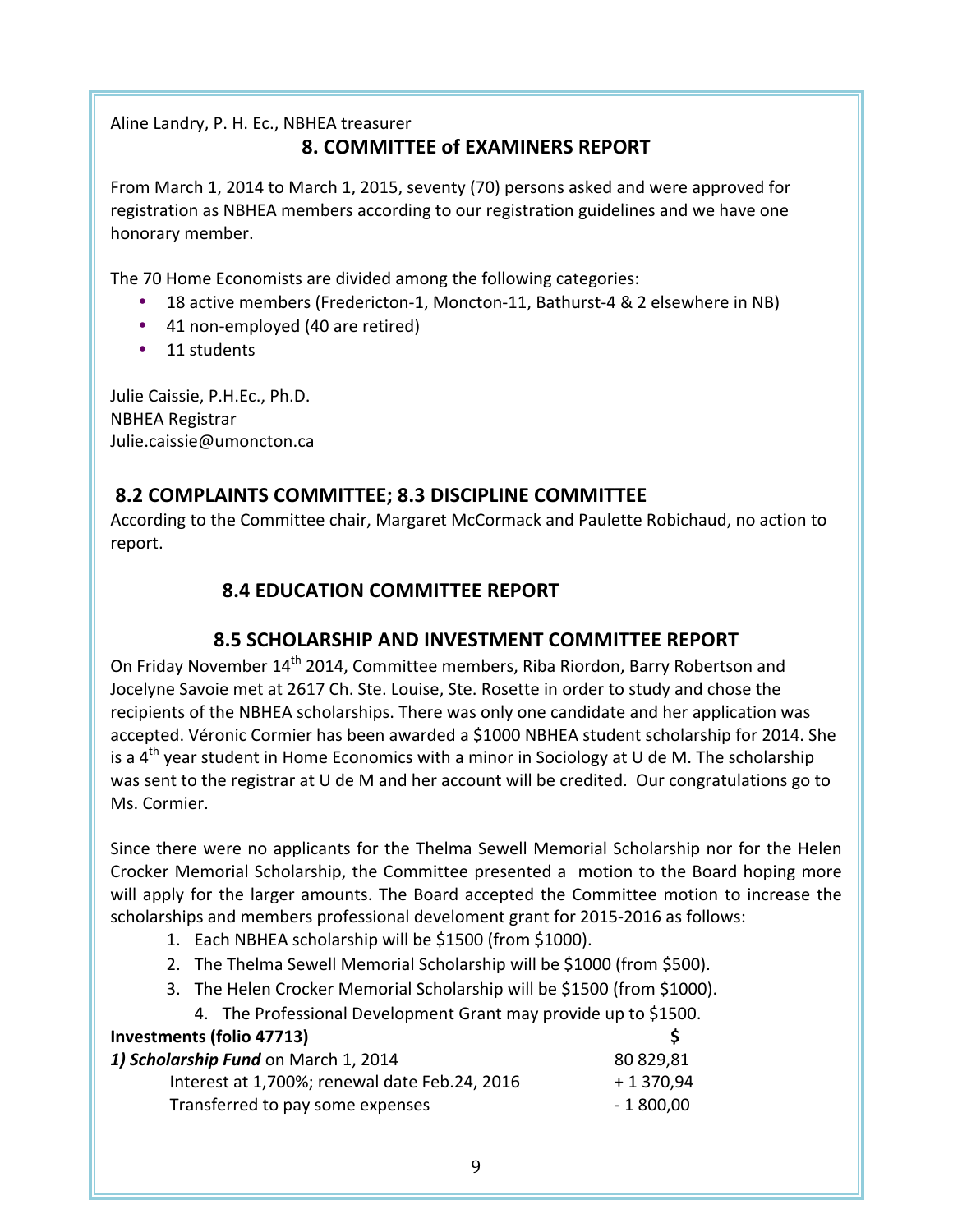| March 1, 2015, the Scholarship Fund is                                 | 80 407,09  |
|------------------------------------------------------------------------|------------|
| 2) Special Project Fund March 1, 2014                                  | 67 125,25  |
| Interest at 1,950%; renewal date March 20, 2016                        | $+1320,71$ |
| March 1, 2015, the Special Project Fund is                             | 68 445,96  |
| Jocelyne Savoie, president of the Scholarship and Investment Committee |            |

## **8.3 BY-LAWS COMMITTEE REPORT**

The underlined words are the changes proposed by the Committee.

#### **By-law No. 3 – General Membership and Resignation**

3.04 Categories of membership - There shall be five categories of membership: 1) Regular Active member

3.05 Regular Active member

A person duly registered under the Act who is employed more than an average of 10 hours and more per week shall be deemed to be a regular member.

#### 3.08 Student Member

A person who is enrolled in a full time undergraduate Home Economics degree program at any Canadian University, College, School or Department which is eligible to send voting delegates to the ACHES convention shall be deemed to be a student member. A student member cannot use the title "Home Economist" or "practise home economics" and is a non-voting NBHEA member.

A person eligible for regular active membership who is enrolled full time in a graduate degree program may be deemed to be a student member while maintaining all the rights and privileges of an active member.

## **By-law No. 5 - Board**

5.03 Specific changes in the French version apply only to Université de Moncton.

## 5.05 Meetings of the Board

- (a) Frequency and Notice of Meetings
	- (i) The Board shall meet to conduct the business of the Association not less than four  $(4)$  three  $(3)$  times a year. Conference calls can qualify as meetings.

## (e) Minutes

The minutes of all meetings of the Board shall be available either in French or English and shall be sent within 15 days following the meeting to participants to check for errors or omissions. The corrected version will be sent to all Board members and presented for adoption at the next meeting.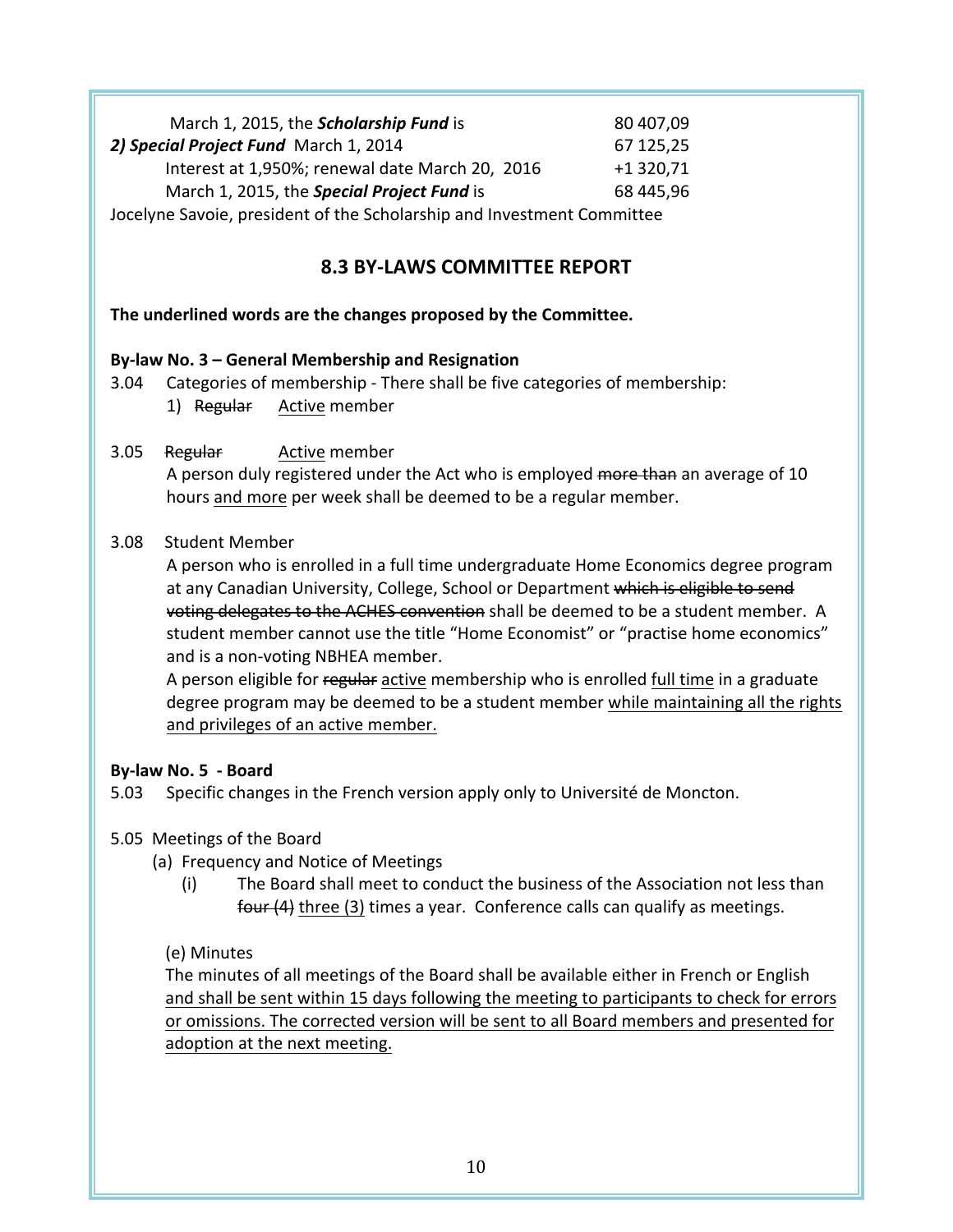## **By-law No. 6 - Executive Committee**

6.03 Meetings of the Executive Committee - Minutes shall be kept of all Executive Committee meetings and a first draft sent to participants within 15 days of the meeting to check for errors or omissions. The corrected version shall be sent to all executive members and presented for adoption at the next meeting. 

## **6.04 Duties of the Members of the Executive Committee**

(b) The President-elect shall,

- chair the Scholarship and Investment Committee.
- (c) The Corresponding Secretary shall,
	- collect and send to the provincial archives records and any information about the Association and its members every year after the AGM;
	- be responsible for news reporting of the activities of the Association to the media.

## RESPONSIBILITIES TRANSFERRED FROM THE PRESIDENT-ELECT WHO CHAIRED SCHOLARSHIP AND INVESTMENT COMMITTEE

(d) The treasurer shall,

- advise of the status and earnings of its investments in an annual report;
- evaluate and recommend to the Association suitable interest bearing investments for purchase with surplus monies realized from the sale of its cookbooks. Earnings from the investments of the 1957 cookbook sales shall continue to be used to provide NBHEA scholarships;
- the money accumulated from the sales of the 1986 edition of the NBHEA cookbook may be used for the purpose of the Association, at the discretion of the Board;

(e) The Recording Secretary shall,

- draft and send the minutes to the participants within 15 days of the meeting to check for errors or omissions; corrected minutes will be sent to all the executive committee members and presented for adoption at next meeting;
- prepare a copy or the minutes for all the meetings held during the year; give them to the corresponding secretary so that she may include them with the rest of the material taken to the provincial archives after the AGM.
- (f) The Registrar shall
	- be a member of the education committee.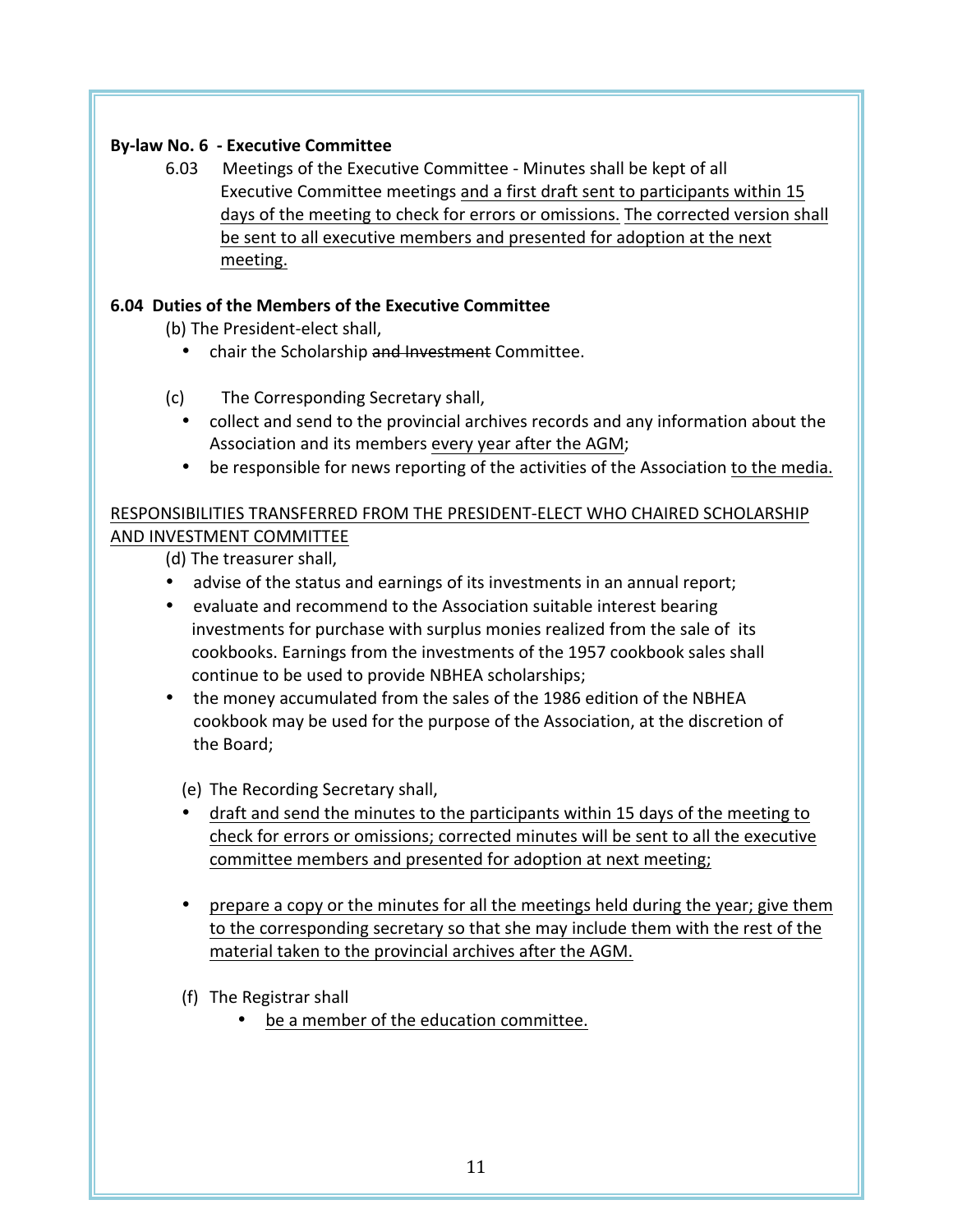## By-law No. 7 - Annual General Meeting (AGM) of the Association

- 7.02 The annual conference shall may consist of not less than 2 sessions, one of which is entirely devoted to business of the Association and is defined as the annual general meeting (AGM) of the Association.
- 7.04 The order of the agenda of the annual general meeting shall be as follows:
	- (l) signing officers
	- (m) unfinished business
	- (n) new business and
	- (o) adjournment.

## **By-law No. 11 - Chapters**

## 11.02 Composition

- (b) Local chapters shall include the names of their executive: president, president-elect, treasurer and secretary every year when applying to the Board for acceptance.
- (d) A chapter shall hold a minimum of four two meetings annually.

(f) A written annual report with a financial statement shall be sent to the Board at least 1 month before the AGM.

(h) A chapter working wanting to dissolve shall  $d\theta$  so inform the Board in writing.

## **By-law No. 12 – Committees**

12.06 Duties of the Education Committee

The Education Committee shall be responsible for the mandatory continuing education of the active members, and promote the educational needs of the membership. The committee shall be composed of the past president (chair), the registrar and a retired member.

#### 12.07 Duties of the Scholarship and investment Committee The Scholarship and Investment Committee shall,

OMIT NEXT TWO – does not apply any more

- promote, distribute, place and advertise the cookbook;
- keep accounting records and recommendations made to the Board concerning revisions and orders for further editions of the cookbook, as required;

## NEXT 3 RESPONSIBILITIES - transferred treasurer's responsibilities

- advise of the status and earnings of its investments in an annual report;
- evaluate and recommend to the Association suitable interest bearing investments for purchase with surplus monies realized from the sale of its cookbook. Earnings from the investments of the 1957 cookbook sales shall continue to be used to provide NBHEA scholarships;
- see that the money accumulated from the sales of the 1986 edition of the cookbook may be used for the purpose of the Association, at the discretion of the Board;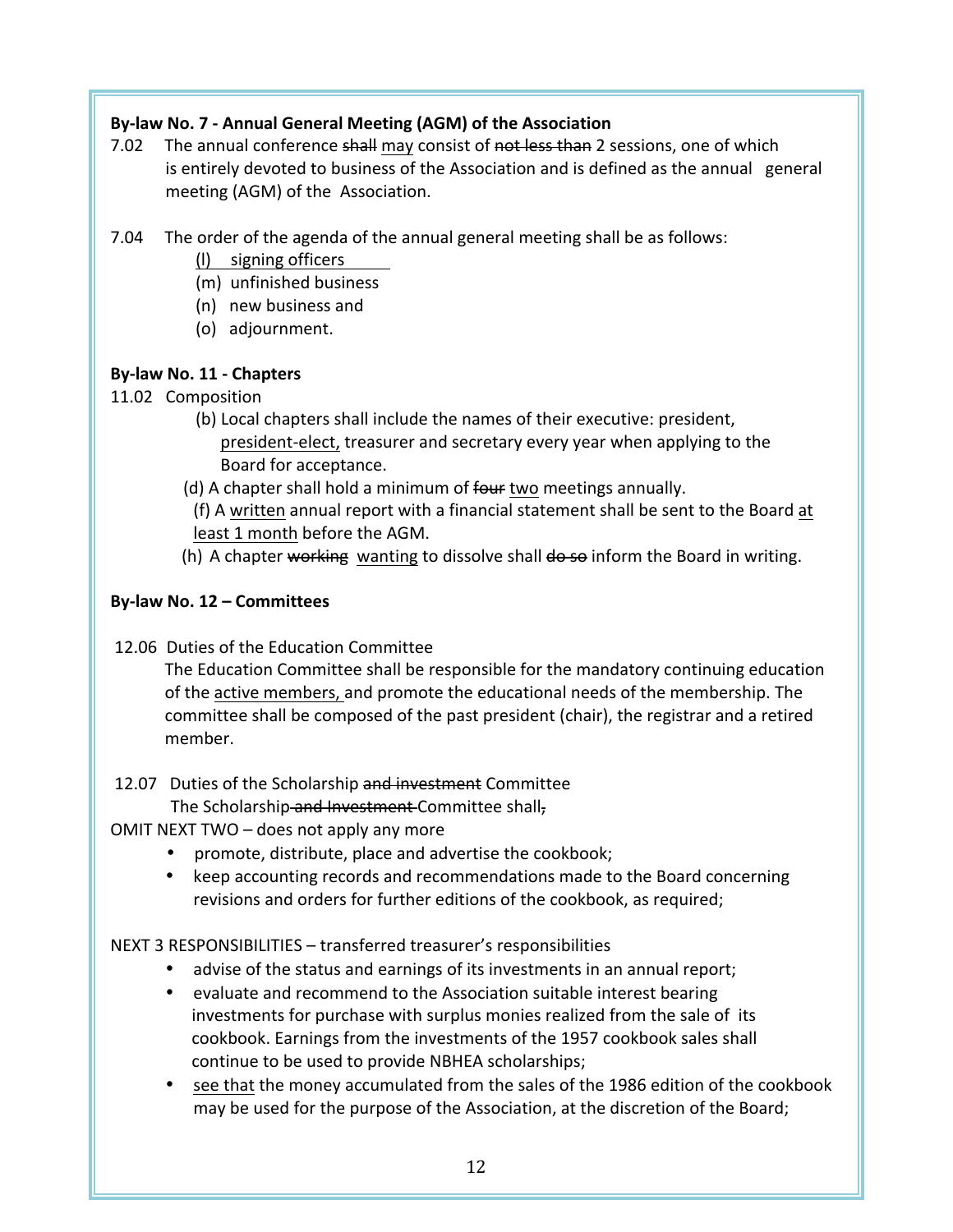The scholarship Committee shall,

- distribute information related for each scholarship to appropriate persons;
- collect, and evaluate applications for the Home Economics Scholarships offered by the Association:
- . select scholarship winners and award scholarships to them; report the availability of scholarships and their winners, the number of which to be awarded and their monetary size which shall be determined by the Board;

Previous sentence listed many duties in the same sentence. Written in next 2 sentences.

- select scholarship winners and award them according to the number and monetary size as determined by the Board.
- report the number of scholarship winners to the Board and the media.
- present members' applications for grants to the Board;
- present the *Incentive Award* to a graduating student according to faculty representative recommendation;
- present an annual written report.

**-----------------------------------------------------------------------------------------------------**

## **NBHEA Shedule A – FEES**

The membership year of the Association shall be from March 1 to the end of February.

There are three categories of fees:

1. Application fee: \$25.00

This is a non-refundable, application fee for first registration as a-regular an active or as a non-employed member, or as a temporary member. This fee will not apply to renewals of student members moving to regular active or non-employed membership.

- 3. Annual membership fees
	- a) Annual membership fee for a *regular member*: \$100.00
		- if an active member is enrolled full time at university, the annual membership fee will be \$30.
	- c) Annual membership fee for a *student member*: \$25.00 (from *September until March* of the graduation year to March of the next year; this student fee applies even if the membership category changes along with the rights and privileges when employed during that year).

Adopted 2008 2015 AGM

Committee members : Jeanne Godin, Murielle Gaudet and Aline Landry.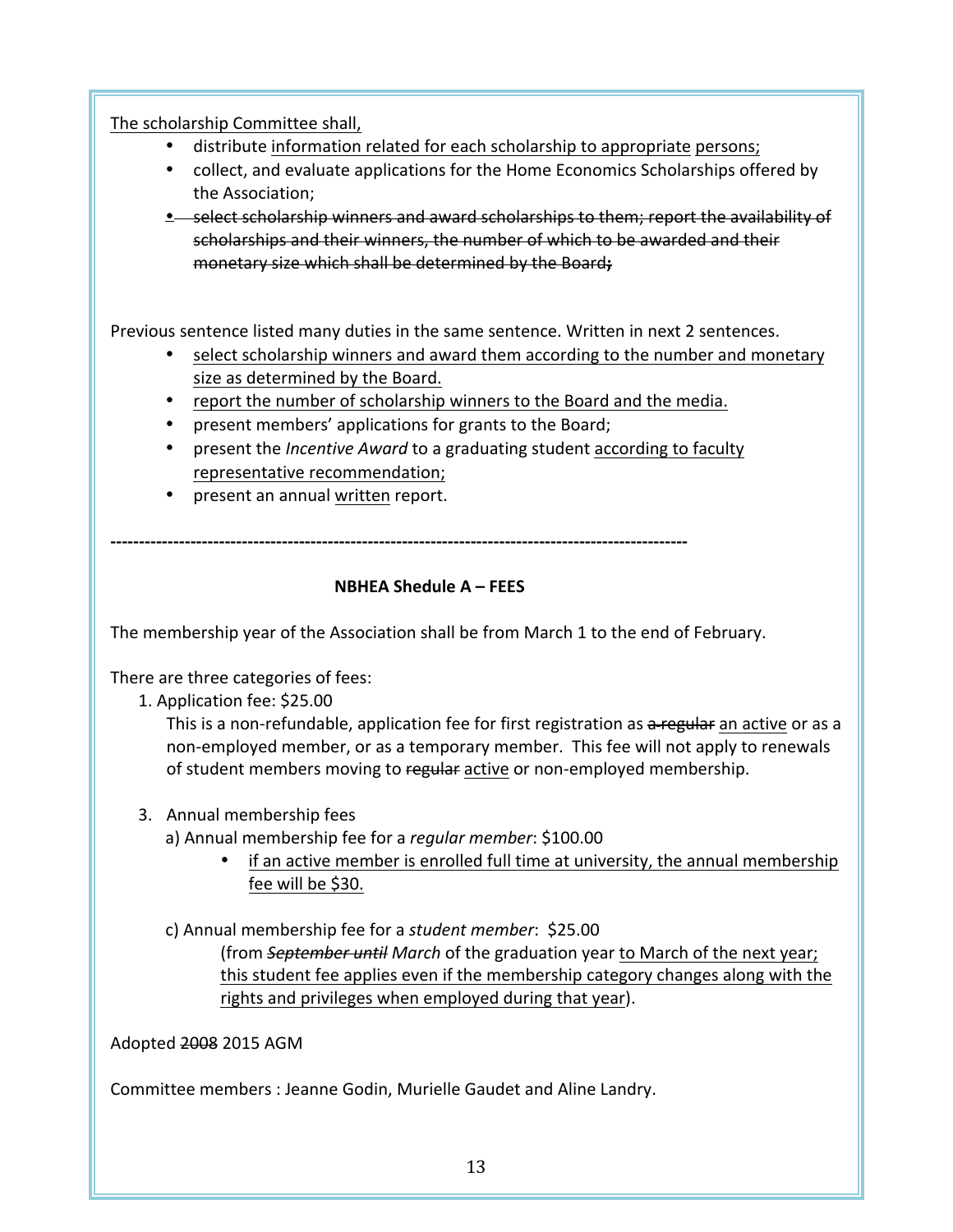

# **8.7 UNIVERSITÉ DE MONCTON REPORT**

# **Université de Moncton Report 2014-2015 École des sciences des aliments, de nutrition et d'études familiales (ÉSANEF) Faculté des sciences de la santé et services communautaires**

Students' registration at the École des sciences des aliments, de nutrition et d'études **familiales as of January 2015 :** 

**B.A. major family studies** : 10 students **B.A.-B.Ed. major family studies** : 2 students There are 32 students in the minor « Personal and Social Development ». **B.Sc. nutrition** : 74 students and 16 students in their internship **Master's in Food and Nutrition** : 3 students

#### **University degree in February 2015:**

Four undergraduates with a BA major in Family Studies : 1) Mélanie Blanchard, 2) Marie-Ève Boudreau, 3) Annie Godin and 4) Stéphanie Williams.

## **University degree in May 2015**

One undergraduate with a BA major in Family Studies : Véronic Cormier and one with a BA-BED major Family Studies : Marie-Pier Martel.

## **Activities at the ÉSANEF :**

**January 2015**: Association of Canadian Human Ecology Students: Senior delegate: Alice Dostie and Junior delegate: Hélène Fiolek.

The annual ACHES Conference was held at the University of Manitoba in January. There was five participating students from Université de Moncton: Alice Dostie, Hélène Fiolek, Véronic Cormier, Emilie Haché and Elizabeth Meloche.

**February 2015:** The Merit Ceremony was held to acknowledge the success of the students for their outstanding university academic performances.

## **B.Sc. nutrition**

1st year, Jasmine LeBlanc 2<sup>nd</sup> year, Julie Bossé 3<sup>rd</sup> year, Caroline Doucet 4<sup>th</sup> year, Caroline Charron 5<sup>th</sup> year, Karine Soucy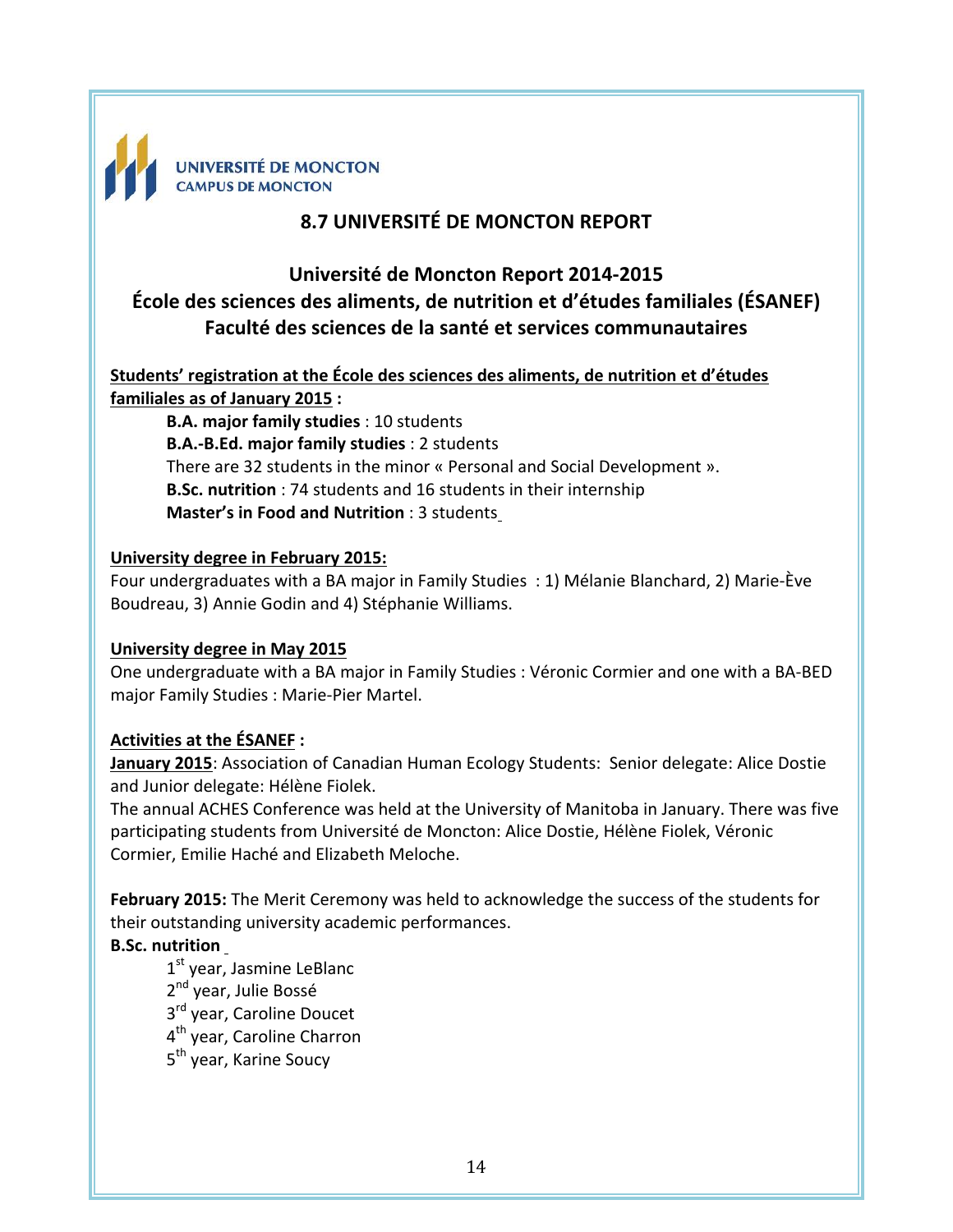**B.A. major family studies** 3<sup>rd</sup> yearÉrika Levesque 4<sup>th</sup> yearStéphanie Williams

**B.A.-B.Ed. major family studies** 3<sup>rd</sup> yearMarie-Hélène Ferguson

**Master's in Food and Nutrition** Nicole Arsenault **Congratulations**!

**March 2015:** The 2015 Nutrition Month – *Make it and Take it wherever the day takes you* is dedicated to helping Canadians to eat well on day long whether at work, at school or at play. The student participated by giving workshops on the university campus and in the community.

**B.Sc. nutrition** The ESANEF has obtained full accreditation for the B.Sc. Nutrition with internship from Dietitians of Canada until 2019.

**M.Sc. family studies** has been abolished. The enrollment for this graduate program was suspended since 2002. The students interested in continuing their graduate studies in family studies will be able to enroll in a new master program in health sciences offered by the Faculty (FSSSC) in the near future.

Murielle Gaudet, PhD, P.H.Ec.



# **Canadian Home Economics foundation**

Details for all grants and awards may be found on the website www.chef-fcef.ca. Also, past journals of the Canadian Home Economics Association have been scanned (1978 – 2002) and are posted for you to consult. You can also support the CHE Foundation by making a donation and a tax receipt will be sent to you.

Murielle Gaudet, PhD, P.H.Ec. Member of the Board of Trustees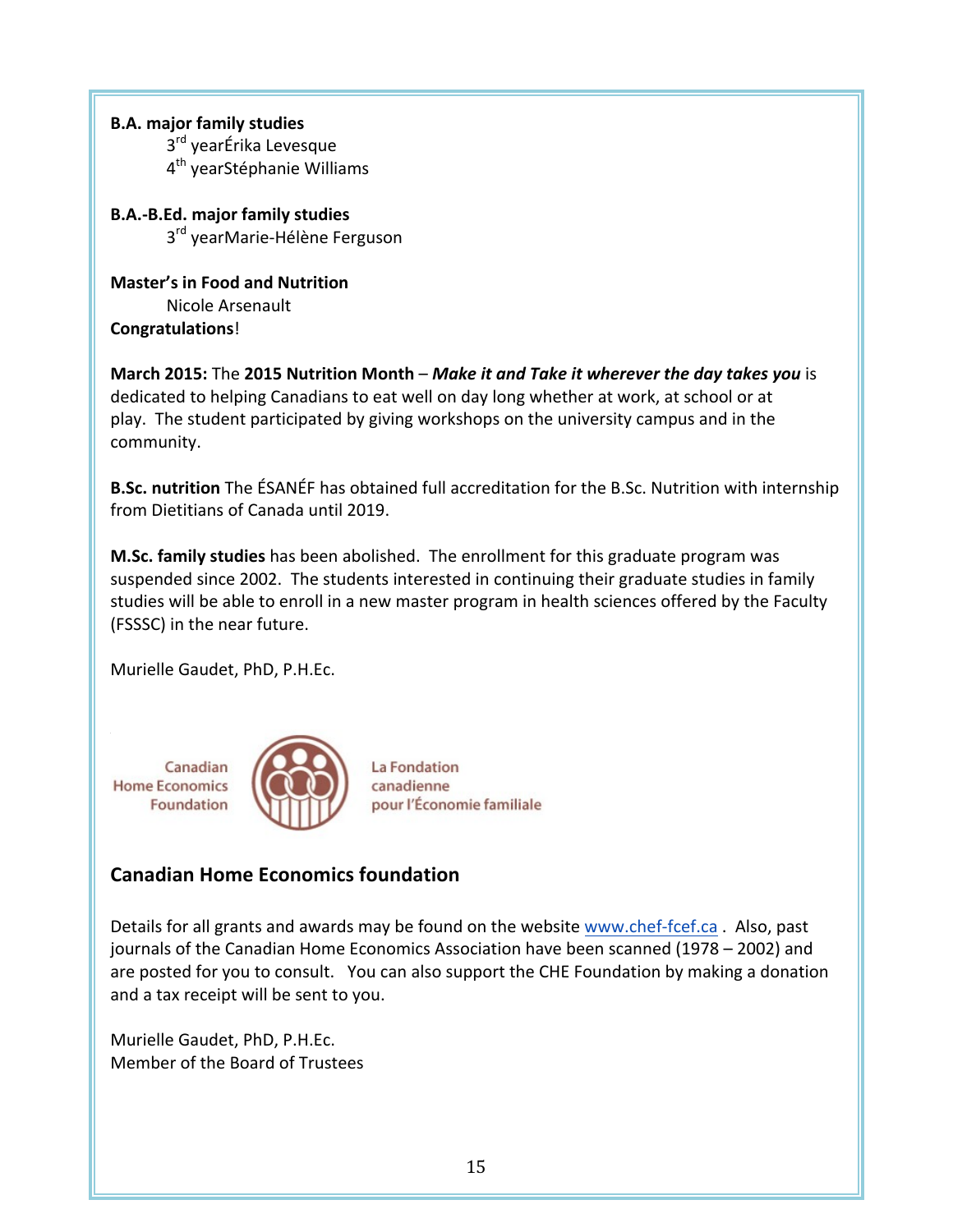## **9.1 MONCTON CHAPTER REPORT**

#### **Calendar 2014-2015**

**1st meeting: December 11th 2014** Theme: Holidays are a time to share

# 2<sup>nd</sup> meeting: January 20<sup>th</sup>, 2015

*Theme:* Where do our home economists work? Stéphanie Arsenault, Nathalie Gagnon, *Joline Gautreau and Lisa Léger*

# **3rd meeting: March 24th 2015**

Theme: World Home Economic Day IFHE and Food security with Julie Caissie, PhD, and *Sonia Blaney, PhD*

**4th meeting: April 21st 2015**

AGM Moncton Chapter and Ring Ceremony

#### **Moncton Chapter Executive 2014-2015**

Murielle Gaudet, President Joline Gautreau, president elect Lise Jaillet, secretary Angèle Maillet, treasurer

#### **Moncton Chapter Budget 2014-2015**

#### **Actifs/Assets (2014-04-09)** 741.40

Folio 9570 Caisse Populaire Dieppe-Memramcook

| Revenu:                              |        |
|--------------------------------------|--------|
| Ristourne 2014                       | 320.00 |
| Profit AGA 2014                      | 67.65  |
| <b>Total</b>                         | 387.65 |
| Dépenses/Expenses :                  |        |
| Collation & cadeaux pour reunion     | 99.84  |
| Don - ACEEH conférence 2015          | 100.00 |
| Autres                               | 40.00  |
| Total des dépenses/ Total expenses : | 239.84 |

| Solde/Balance (2015-04-09) |  | 889.21 |
|----------------------------|--|--------|
|----------------------------|--|--------|

Prepared by Angèle Maillet, PHEc, Treasurer **Murielle Gaudet, P.H.Ec., President of the Moncton Chapter**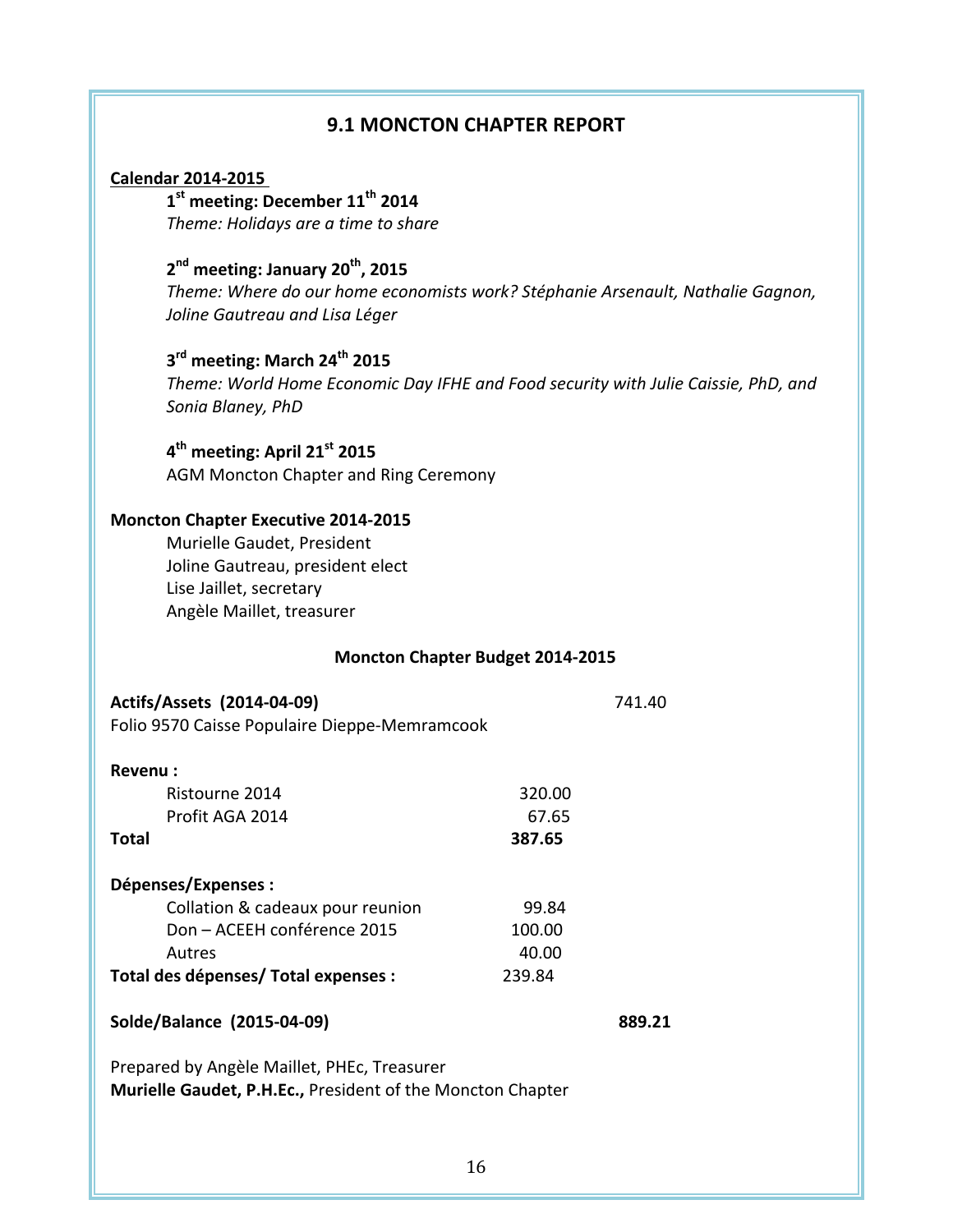## **9.3 BATHURST CHAPTER REPORT**

Four meetings were held during the year. Besides the regular chapter business, we focused on the Home Economist, their competency, presence and role in today's society.

Our first step was to enquire re : the present situation in the NB north-east school district. Our findings were similar to the survey done by Kim LeBlanc in 2013. The situation has deteriorated since. 

This reality led to the hiring of a person to do a global and complete study of our reality. This work is in progess and leads to interesting discussions.

Ida Nardini, P.H.Ec., President Bathurst Chapter

#### **BATHURST CHAPTER FINANCIAL REPORT**

|                                                                                                                       |                                     | \$            |
|-----------------------------------------------------------------------------------------------------------------------|-------------------------------------|---------------|
| Bank balance (2014-03-01)                                                                                             |                                     | 343,31        |
| Income:<br>Membership dues 2014-2015<br>Remboursement of bank charges 2013<br>Spécial Chapter project<br>Total income | 100,00<br>87,40<br>750,00<br>937,40 |               |
| Expenses :<br>Bank charges (mars 2014-2015)<br>Expense to send binder to GNB<br>Total expenses                        | 57,65<br>30,00<br>87,65             |               |
| Income on expenses                                                                                                    |                                     | 849,75        |
| Bank balance (2015-02-28)                                                                                             |                                     | 1 1 9 3 , 0 5 |

Board members 2014-2015: President: Ida Nardini Vice-président: Jolaine Thomas Secretary: Jocelyne Savoie Treasurer: Lisa Landry

## **10. CORRESPONDENCE**

There are no specific correspondences to be mentioned. Tanya Hachey, P.H.Ec., Corresponding secretary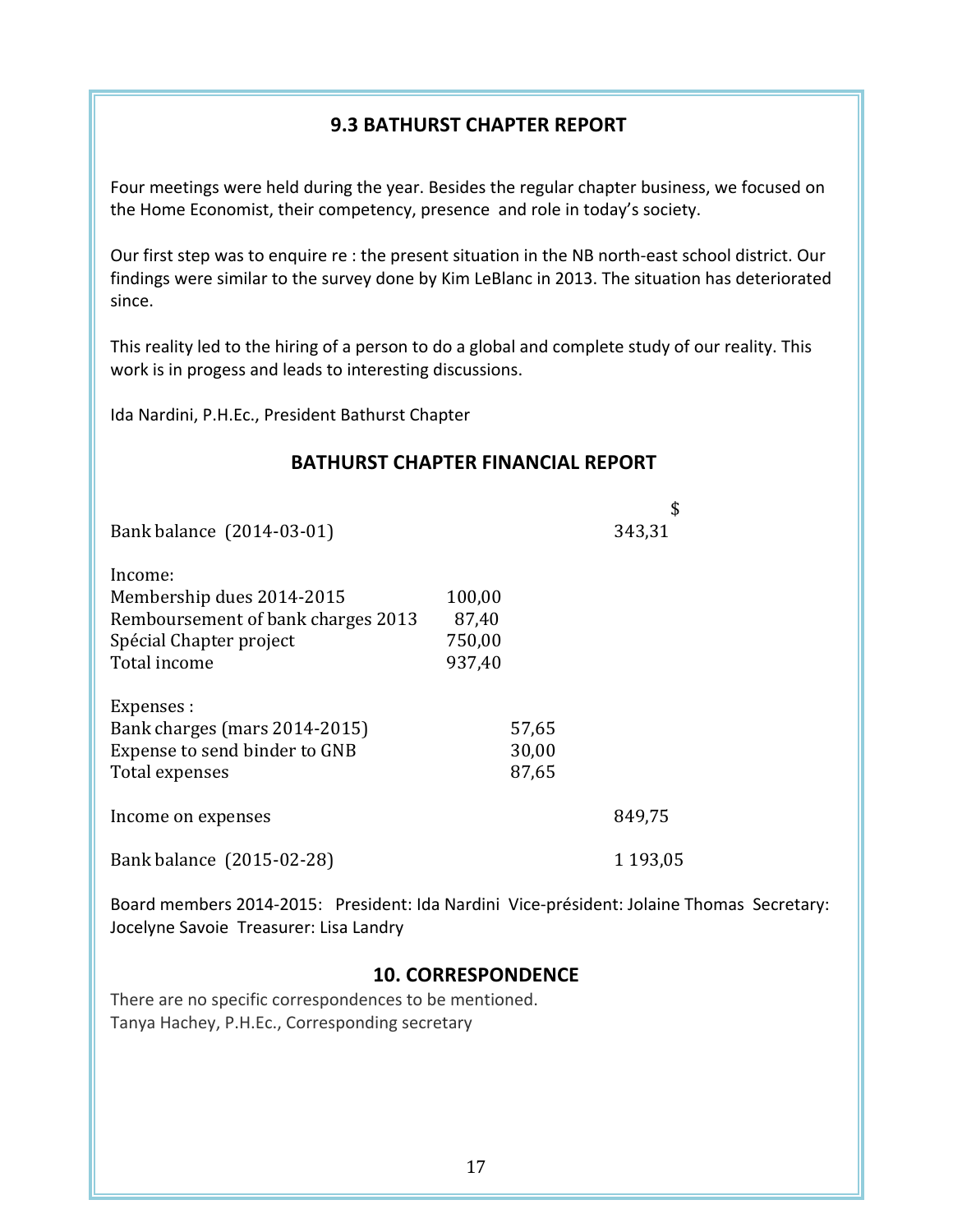|                                                               | 12.1 2015-2016 NBHEA'S PROPOSED BUDGET |            |
|---------------------------------------------------------------|----------------------------------------|------------|
| Assets:                                                       |                                        |            |
| Two shares at Caisse Populaire Beauséjour Ltée for 2 accounts |                                        | \$200      |
| Three investments for different funds:                        |                                        |            |
| Legal Fund (March 1, 2015)                                    | 20 796.54                              |            |
| Scholarship Fund                                              | 80 407.09                              |            |
| <b>Special Project Fund</b>                                   | 68 445.96                              |            |
| <b>Total investments</b>                                      | 169 640.93                             |            |
|                                                               |                                        |            |
| Balance checking account (folio 47712) March 1, 2014          |                                        | 2 4 6 9.24 |
| <b>INCOME</b>                                                 | <b>BUDGETED</b>                        |            |
| Membership dues 2015-2016                                     | 3 3 0 0                                |            |
| Refund for conference advance                                 | 200                                    |            |
| <b>TOTAL REVENUES</b>                                         | 3500                                   | 3 500.00   |
| <b>EXPENSES</b>                                               | <b>BUDGETED</b>                        |            |
| <b>Advance to Conf. Committee</b>                             | 200                                    |            |
| Post office box                                               | 160                                    |            |
| Int. Fed. H. Ec. Dues**                                       | 220                                    |            |
| Honorarium for registrar                                      | 500                                    |            |
| Management Web site*                                          | 500 Corresponding secretary            |            |
| Expenses related to memb. dues                                | 500                                    |            |
| Ass. Can. Hum. Ecology Students**                             | 500                                    |            |
| <b>Board meetings</b>                                         | 2 700                                  |            |
| Newsletter                                                    | 500                                    |            |
| Legal Committees                                              | 300                                    |            |
| <b>Standing Committees</b>                                    | 700                                    |            |
| Chapter rebates                                               | 500                                    |            |
| Translation                                                   | 350                                    |            |
| <b>Bank fees</b>                                              | 10                                     |            |
| <b>TOTAL EXPENSES</b>                                         | 7640                                   | 7 640.00   |

NB To balance the 2015-2016 budget, we will probably have to dip in our 3 different investment funds.

- Paid with Special Project Fund.<br>\*\* Paid with scholarshin Fund
- Paid with scholarship Fund.

Aline Landry, P.H.Ec., treasurer